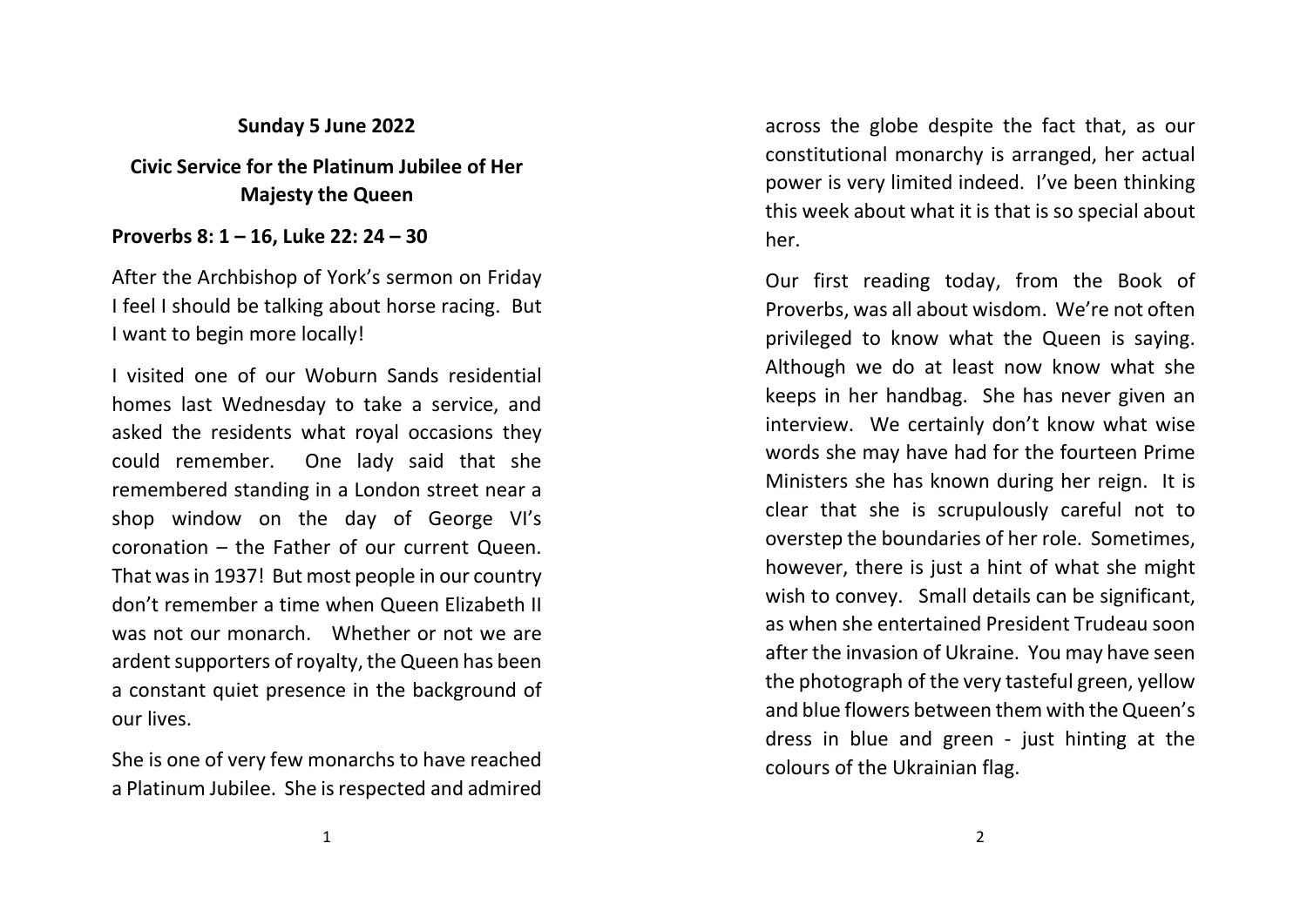"For wisdom is better than jewels" we heard in our reading. Wisdom is also related to prudence, and involves knowledge and discretion. Wisdom's words are 'righteous' and 'straight'. For me, the Queen exemplifies a quiet wisdom gained over many years' experience and reflection. It's the wisdom of restraint - often expressed in what she does not say.

The second quality about our Queen which I find remarkable is her unstinting commitment to service. As she famously promised on her 21<sup>st</sup> birthday to the nation and the Commonwealth, "I declare before you all that my whole life, whether it be long or short, shall be devoted to your service." On her Accession Day speech in February this year she said "I look forward to continuing to serve you with all my heart." And she signed herself Your servant, Elizabeth R.

To those on the outside her life may appear to be one glamorous and exciting event after another. But as our Councillors will know public engagements can be very tiring.

Our second reading, from the Gospel of Luke, reminds us of the one on whom she models herself as servant leader. Jesus, who said, "The kings of the Gentiles lord it over them; and those in authority over them are called benefactors. But not so with you; rather the greatest among you must become like the youngest, and the leader like one who serves." Her position is one of great privilege, and considerable wealth, but there is nothing at all self-serving about the way in which she carries out her role.

The third quality I find remarkable is her perseverance. It would be entirely reasonable for her to step down completely from public duties. But she clearly has no thought of retirement. She has indeed committed her whole life.

For me, the most striking of her qualities, and the one which underpins all the others, is her deep Christian faith. For 70 years she has undertaken her role as Queen, Head of the Commonwealth, and Supreme Governor of the Church of England with amazing diligence, great grace, astute

3